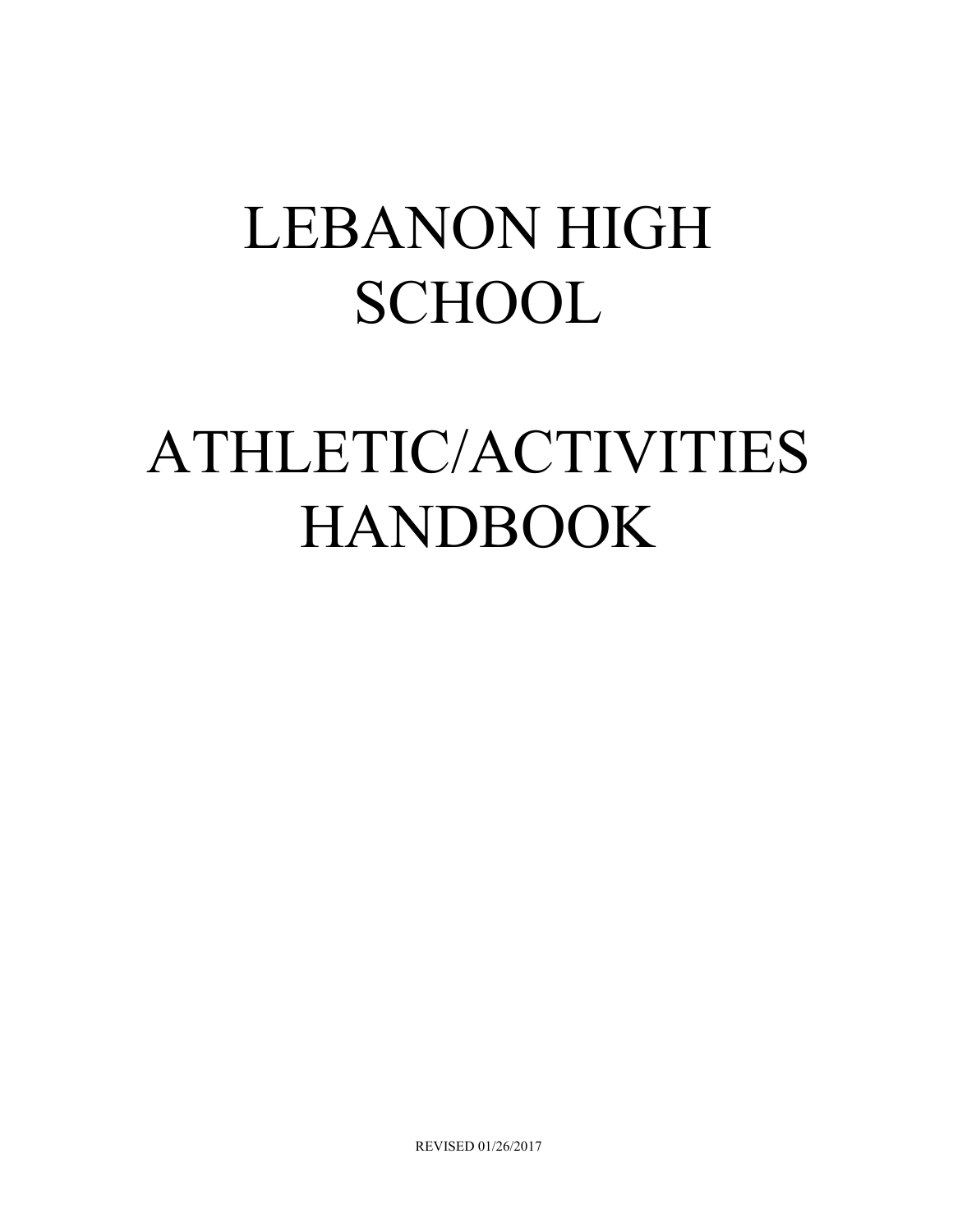## **TABLE OF CONTENTS**

- Pg. 3 Statement of Philosophy
- Pg. 4 Objectives of Participation
- Pg. 4 Playing Time Philosophy
- Pg. 5 Coaches Code of Ethics
- Pg. 5 Academic Eligibility
- Pg. 6 Satisfactory Progress towards Graduation
- Pg. 6 LHS Athletic & Co-Curricular Activities Grade Policy
- Pg. 7 Athletic Rules
- Pg. 7 Practices/Competitions
- Pg. 7 Conduct of Athletes on Trips
- Pg. 7 Transportation
- Pg. 8 Athletic Attendance Policy
- Pg. 8 Athletics during School Closures
- Pg. 8 Dropping a Sport
- Pg. 8 Dropped from a Sport
- Pg. 8 Suspension: Out of School
- Pg. 8 Rule Violation/Awards
- Pg. 9 Complaint Policy
- Pg. 9 Regulations for Cuts
- Pg. 10 Alcohol and Controlled Substances
- Pg. 10 Hazing
- Pg. 11 Theft, Property Damage
- Pg. 12 Gross Misconduct
- Pg. 12 Drug Testing
- Pg. 12 Sportsmanship Guidelines
- Pg. 13 Fundamentals of Sportsmanship
- Pg. 13 OSAA Executive Board Policies
- Pg. 14 Program Evaluations
- Pg. 14 Participation Fees
- Pg. 14 Scholarshipped Athletes
- Pg. 14 Admission and Passes
- Pg. 14 LHS Scholar Athlete Program
- Pg. 15 Individual Team Awards
- Pg. 16 Varsity Letter Award
- Pg. 16 Team Awards Programs
- Pg. 16 NCAA Initial-Eligibility
- Pg. 16 Ejection(s)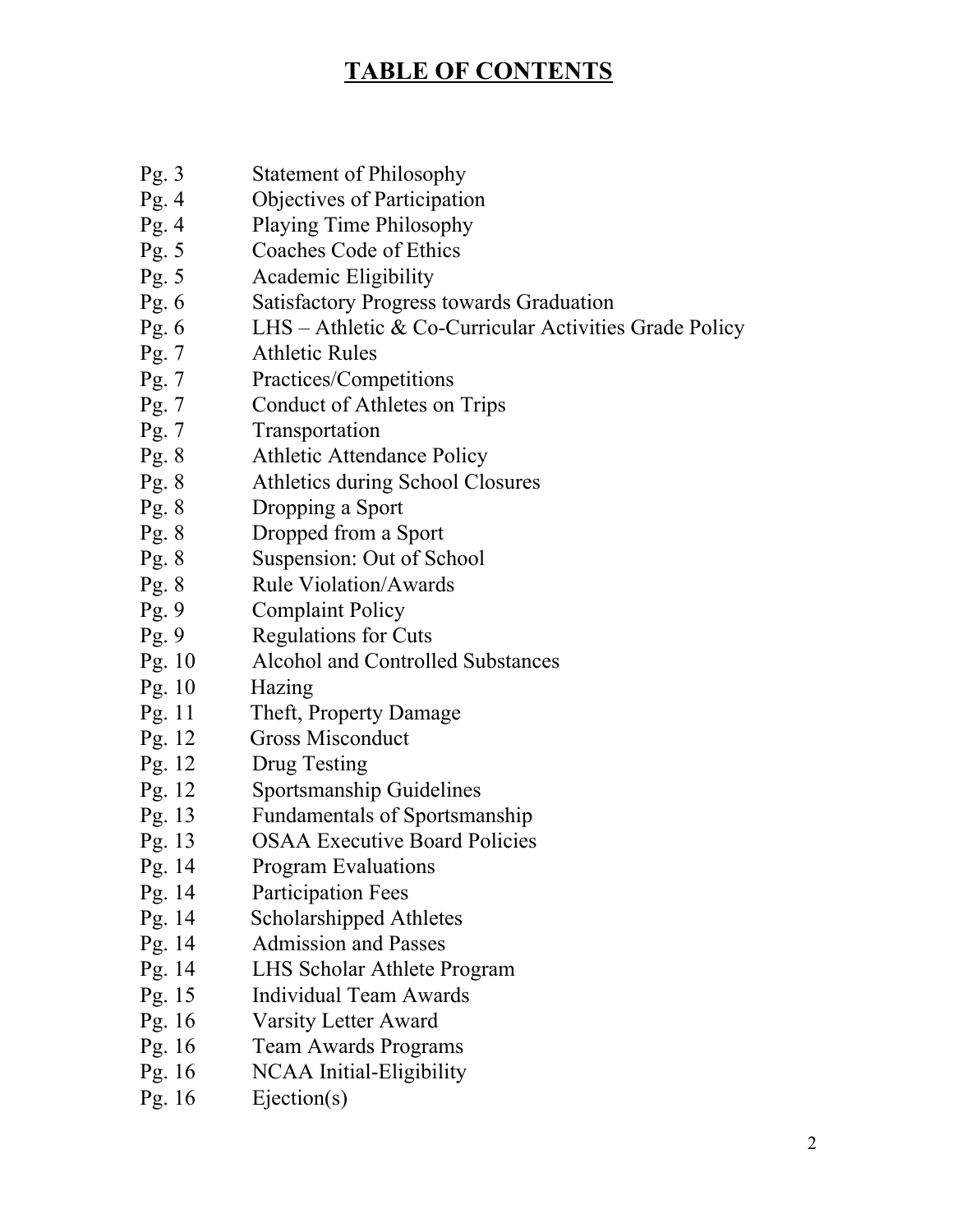### **Athletic Handbook**

#### STATEMENT OF PHILOSOPHY

- 1. The Lebanon School District believes that a dynamic program of student activities is vital to the educational development of the student.
- The Lebanon High School Athletic Program will provide a variety of experiences to aid in the development of favorable habits and attitudes in students that will prepare them for adult life in a democratic society.
- Athletics will function as an integral part of the total curriculum. It will offer opportunities to serve the institution, to assist in the development of fellowship and good will, to promote self-realization and all-around growth, and to encourage learning the qualities of good citizenship.
- 2. Athletics plays an important part in the life of students of Lebanon High School. Young people learn a great deal from their participation in interscholastic athletics. Lessons in sportsmanship, teamwork, competition and how to win and lose gracefully are an integral part of each team in our athletic program. Athletics plays an important part too, in helping the individual student develop a healthy self-concept as well as a healthy body. Athletic competition adds to our school spirit and helps all students, spectators, and participants to develop pride in their school.
- 3. The major objective of the program is to provide wholesome opportunities for students to develop favorable habits and attitudes of social and group living.

Leadership will be of the highest quality so as to exemplify to the participants the desired type of behavior to be developed from the athletic program. Measurement of leadership success should not be in terms of the tangible evidence of the victory and defeat record, but rather in the intangible personality development factors that are an outgrowth of the major objectives of the athletic program.

The athletic program will always be in conformity with the general objectives of the school. The athletic administration will be in line with the general policies of the institutions. At no time will the program place the total educational curriculum secondary in emphasis; the program will constantly strive for the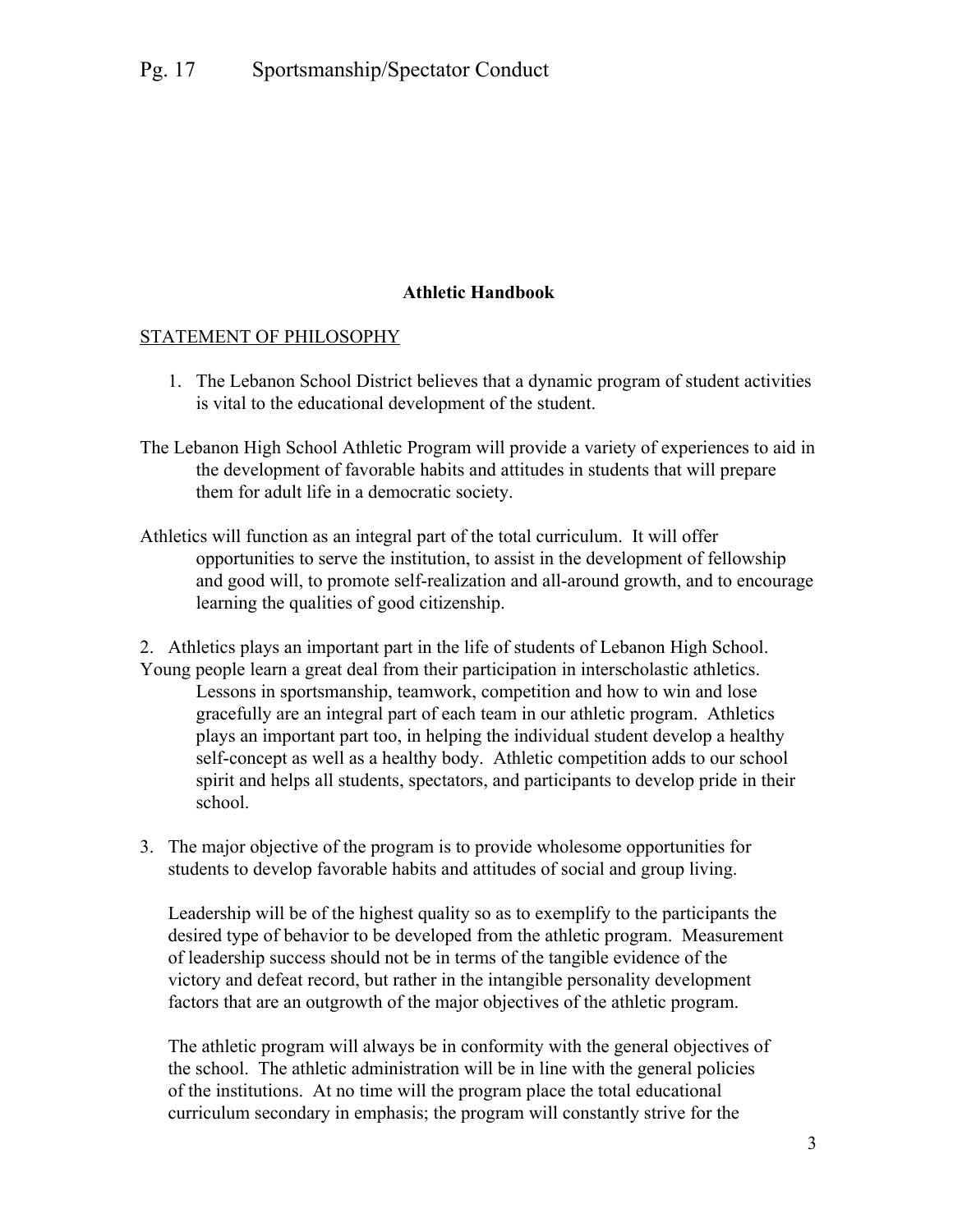development of well rounded individuals, capable of taking their place in modern society.

4. We believe that the opportunity for participation in a wide variety of studentselected activities is a vital part of the student's educational experience. Such participation is a privilege that carries with it responsibilities to the school, to the activity, to the student body, to the community and the student's themselves. These experiences contribute to the development of learning skills and emotional patterns that enable the student to make maximum use of his or her education.

Lebanon High School student activities are considered a supplement to the school's program of education which strives to provide experiences that will help to develop boys and girls physically, mentally, socially and emotionally.

5. The interscholastic athletic program shall be conducted in accordance with existing Board of Education policies and rules and regulations. While the Board of Education takes great pride in winning, it does not condone "winning at any cost" and discourages any and all pressures which might tend to neglect good sportsmanship and good mental health. At all times, the athletic program must be conducted in such a way so as to justify it as an educational activity.

#### OBJECTIVES OF PARTICIPATION

1. To provide a positive image of school athletics at Lebanon High School.

2. To strive always for playing excellence that will produce winning teams within the bounds of good sportsmanship and mental health of the student athlete.

3. To ensure growth and development that will raise the number of individual participants.

4. To provide opportunities that will allow the program to serve as a laboratory where students may cope with problems and handle situations similar to those encountered under conditions prevailing in the contemporary world. The laboratory will provide adequate and natural opportunities for:

- A. Physical, mental and emotional growth and development.
- B. Acquisition and development of special skills.
- C. Team play with the development of such commitments as loyalty, cooperation, fair play and other desirable social traits.
- D. Directed leadership and supervision that stresses self-discipline, self-motivation, excellence, and the ideals of good sportsmanship that make for winning and losing graciously.
- E. Provisions for worthy use of leisure time in later life, either as a participant or spectator.
- F. Participation by the most skilled that will enable these individuals to expand possibilities for future vocational pursuits.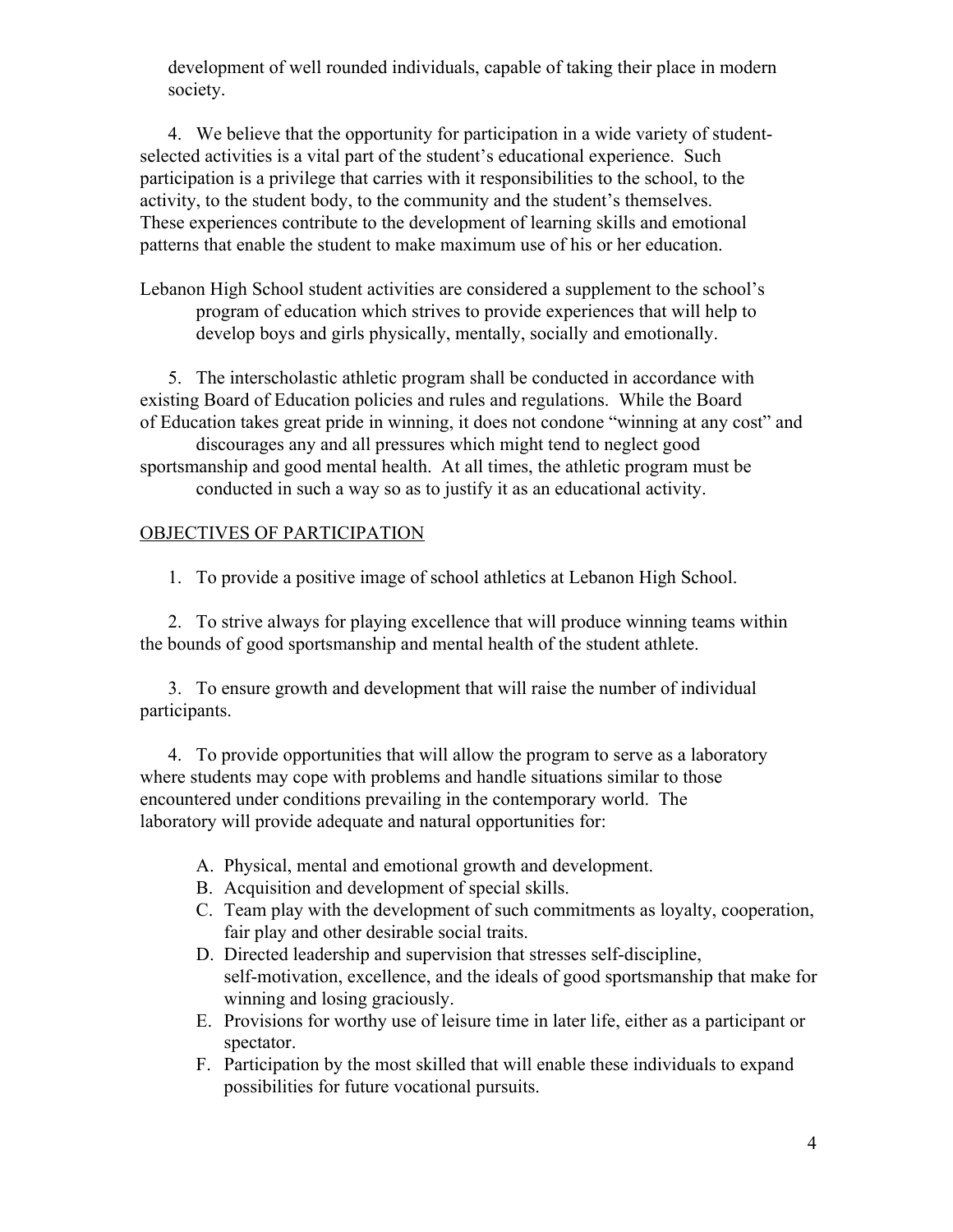- 5. To create a desire to succeed and excel.
- 6. To practice self-discipline and emotional maturity in learning to make decisions under pressure.

## PLAYING TIME PHILOSOPHY:

\*Multi-Sport Participation: As an athletic department, we will support and reinforce students participating in a sport every season. Every coach will support this philosophy with his or her words and actions.

\*Strength and Conditioning Program: Our competitive advantage in program, as well as individual development, will focus on our strength and speed development program. It is essential that all participants, regardless of sport give 100% towards becoming their physical best. Having stronger, faster athletes will lead to individual, as well as team, improvement in addition to lowering the individual's risk of injury.

It shall be goals, at the varsity level, to field as competitive team as possible, to win each contest, and to provide for long term development of players. It shall also be a goal of the coach to maximize the playing time of each player that is eligible to compete, in each contest. If these two goals become in-conflict, it will be the coaches discretion which goal to pursue.

At the Freshmen and Junior Varsity levels, winning is also important to all and it is also the goal of the coach to maximize the playing time of each player. Concerns about playing time will not be discussed after games. Appointment with coach and/or Athletic Director will need to take place within 72 hours.

## COACHES CODE OF ETHICS

As a professional educator and leader, the high school coach will:

- A. Exemplify the highest moral character as a role model for young people.
- B. Recognize the individual worth and reinforce the self-image of each team member.
- C. Encourage and assist team members to set personal goals to achieve their highest academic and athletic potential.
- D. Support the training rules for athletes set forth by the Athletic Department, which reflects the positive values of abstaining from the use of drugs, alcohol, and tobacco.
- E. Strive to develop the qualities of leadership, initiative, and good judgment in each team member.
- F. Communicate and interpret program goals and objectives to parents and community thru parent meetings.
- G. Provide a safe environment for practice and competition.
- H. Gain an awareness of the importance of prevention, care and treatment of athletic injuries.
- I. Respect the integrity and judgment of game officials.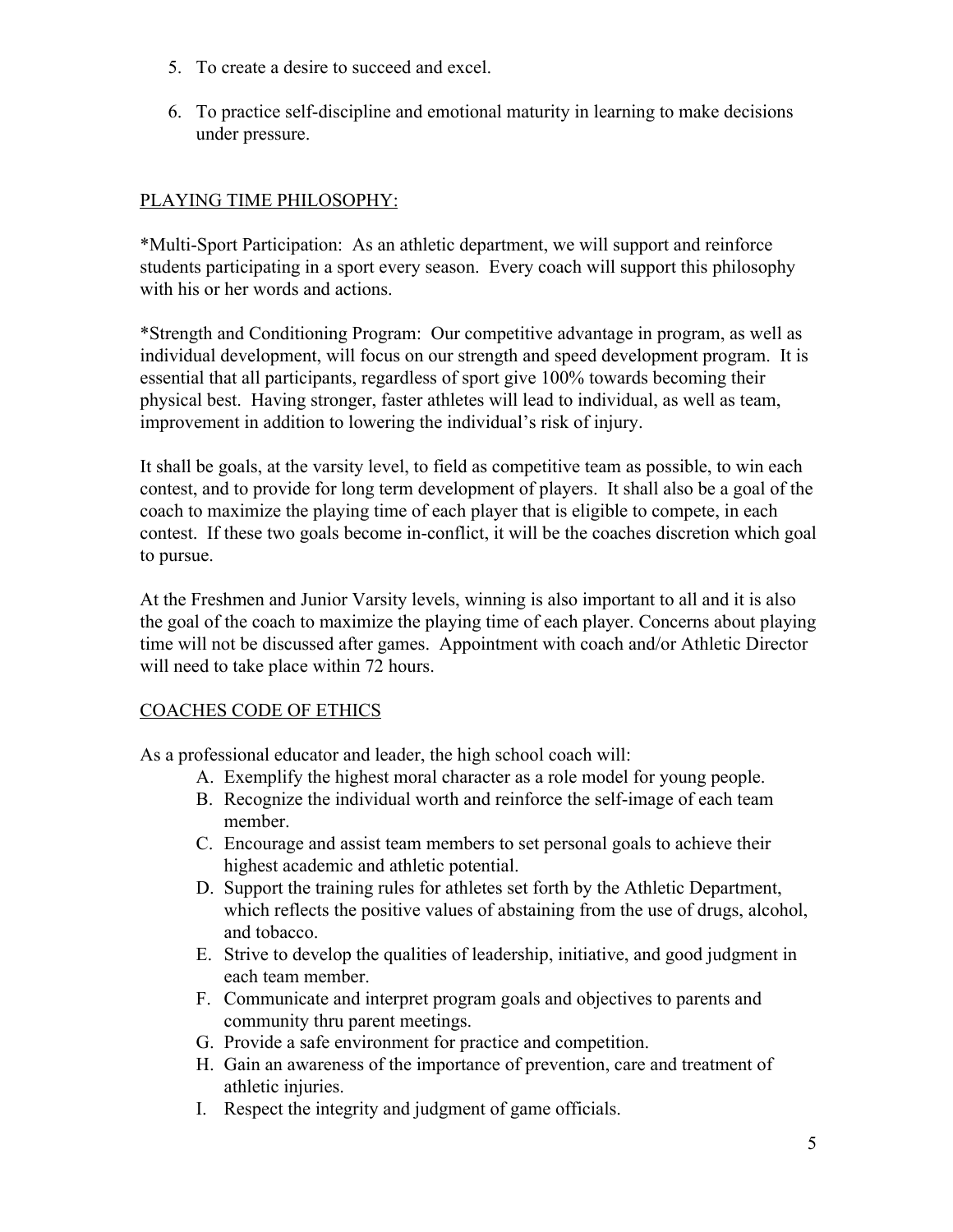- J. Teach and abide by the rules of the game in letter and spirit.
- K. Build and maintain ethical relationships with coaches and administrators.
- L. Strive for excellence in coaching skills and techniques through professional involvement.
- M. Promote personal fitness and good nutrition.
- N. Be modest in victory and gracious in defeat.
- O. Encourage a healthy respect for the overall athletic program and its vital role in education.

## ACADEMIC ELIGIBILITY

For the purpose of this rule, a full time student is one who is enrolled in high school, or high school related classes, equaling to 2.5 credits. A student athlete must pass 2.5 credits the previous semester and enrolled in 2.5 credits during the season. Passing 5 out of 7 classes **equaling 2.5 credits** meets this standard. The rule of passing 2.5 credits the previous semester does not apply to incoming freshmen during the fall season.

Taking college courses through Lebanon High School is an option. Most college 100 or higher courses equaling 3 credits will equate to 1 high school credit. Check class conversion chart with the E Connections counselor or at the athletic office.

Taking Summer Classes may be used to recover lost credits and failed classes from 2<sup>nd</sup> Semester. If a student does not pass 5 (2.5 credits) out of 7 classes or ends up with less than 2.5 credits, we may be able to appeal if there has been a hardship declared.

## SATISFACTORY PROGRESS TOWARD GRADUATION

A rule passed by OSAA states "a student must also be making satisfactory progress towards the schools graduation requirements by earning a minimum of the quantity of credits indicated on the chart below".

Credits to graduate: 24 Prior to grade 10: 4 credits Prior to grade 11: 9.5 credits Prior to grade 12: 16 credits

## LHS-ATHLETIC & CO-CURRICULAR ACTIVITIES GRADE POLICY

Lebanon High School requires students in all grades (9-12) wishing to participate in co-curricular activities to demonstrate and maintain the following academic standards:

OSAA Requirement:

Take and pass 5 classes for a total of 2.5 credits the previous semester. The student must also be enrolled in 5 classes for 2.5 credits during the present semester.

Lebanon High School Requirement:

Grade checks will begin the  $2<sup>nd</sup>$  week of the season. Students must be passing all classes with a 'C' or better. If this requirement is not met, then the student will be put on Academic Probation Level 1 or 2.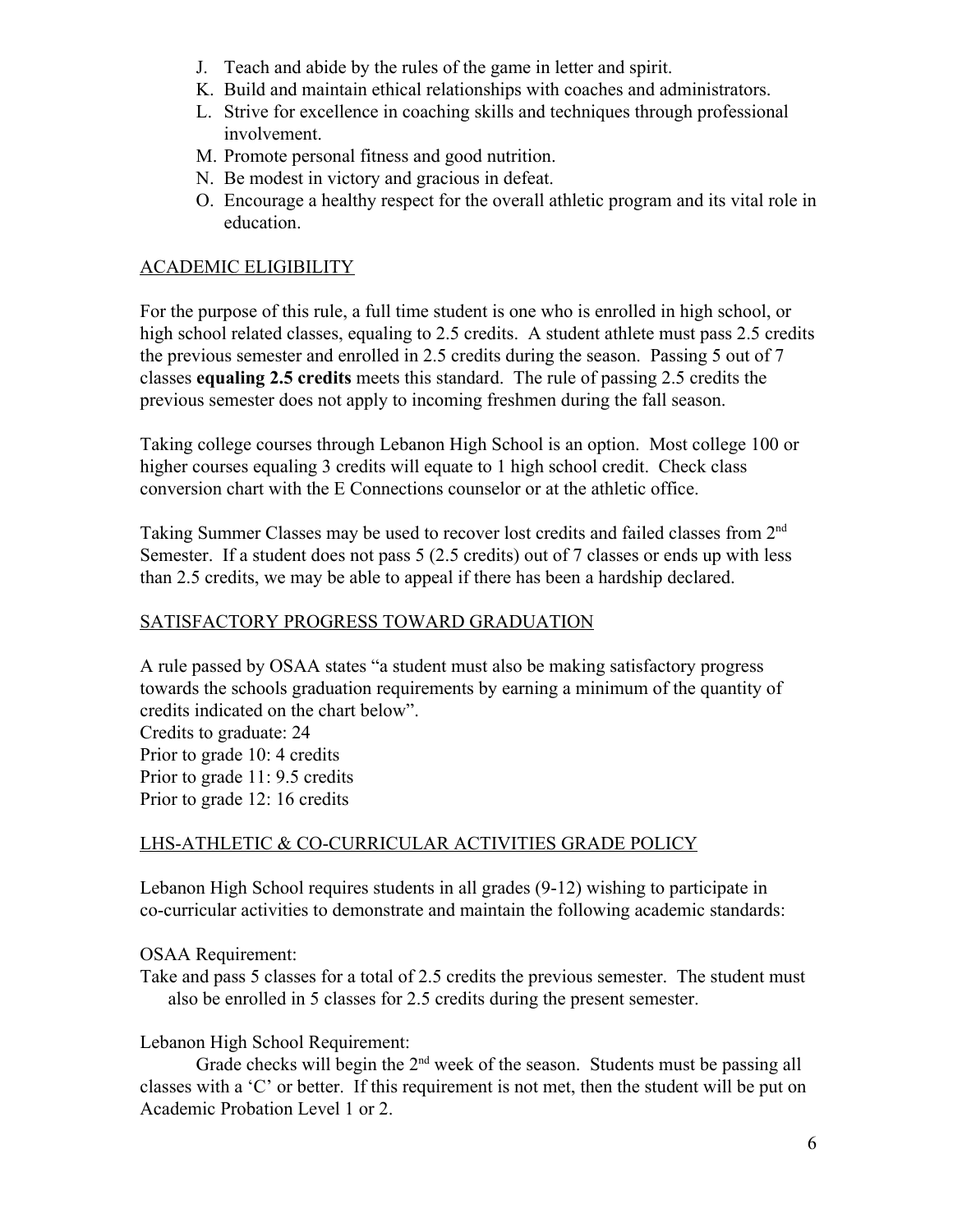Probation Level 1 'Eligible Probation'

 If the student has any 'D's or 'F's, they will also need to attend supervised study sessions set up by the coach or Athletic Director. These students can practice and participate as long as they attend study table and hand in their weekly grade check. Once they have no 'D's or 'F's, the study table is optional but they must continue to weekly grade check.

Probation Level 2 'Ineligible Probation'

 Students are ineligible to participate if they have: (a) Two or more failing grades on any one weekly grade check, or (b) they have consecutive weeks of a failing grade in any one class, unless approved by A.D. with documentation from classroom teacher they are making adequate progress toward passing grade. Students will continue to practice, but until they reach Probation 1 status, they will remain ineligible from competition.

Coaches set the day/time of the week that their sport's grade checks are due. This policy is intended to give our student athletes an opportunity to be successful in the classroom prior to being determined ineligible. A key to this success will be the coaches and advisor's support and supervised study sessions.

#### ATHLETIC RULES

Athletes must obtain a clearance card from the Athletic Director before he/she may turn out for an athletic team. To get a card, the athlete must complete the appropriate forms and pay (or make arrangements) the athletic fee. Forms need to be completed only once each school year. Clearance cards must be signed by the Athletics Office prior to practicing for each sport.

#### PRACTICES/COMPETITIONS

A. The athlete MUST be in attendance at school the afternoon prior to practice or game (meet, match, etc.). The only exception to this rule must be approved by the Athletic Director or other Administrator. (Exceptions would be doctor appointments, field trips, college courses, etc.)

B. THERE MUST BE NO SUNDAY ACTIVITIES UNLESS SPECIAL PERMISSION HAS BEEN GRANTED BY THE ATHLETIC DIRECTOR. If a Sunday practice is organized, it is not mandatory.

C. There will be a mandatory five day transition period between seasons for athletes. The only exception to this is when athletes are involved in state competition.

D. On teams where cuts are necessary, each athlete will have the opportunity for five practices before he/she is cut from the program.

E. On curriculum in-service days, practice cannot start early for teachers without administrative approval. You may start early with a certified assistant or head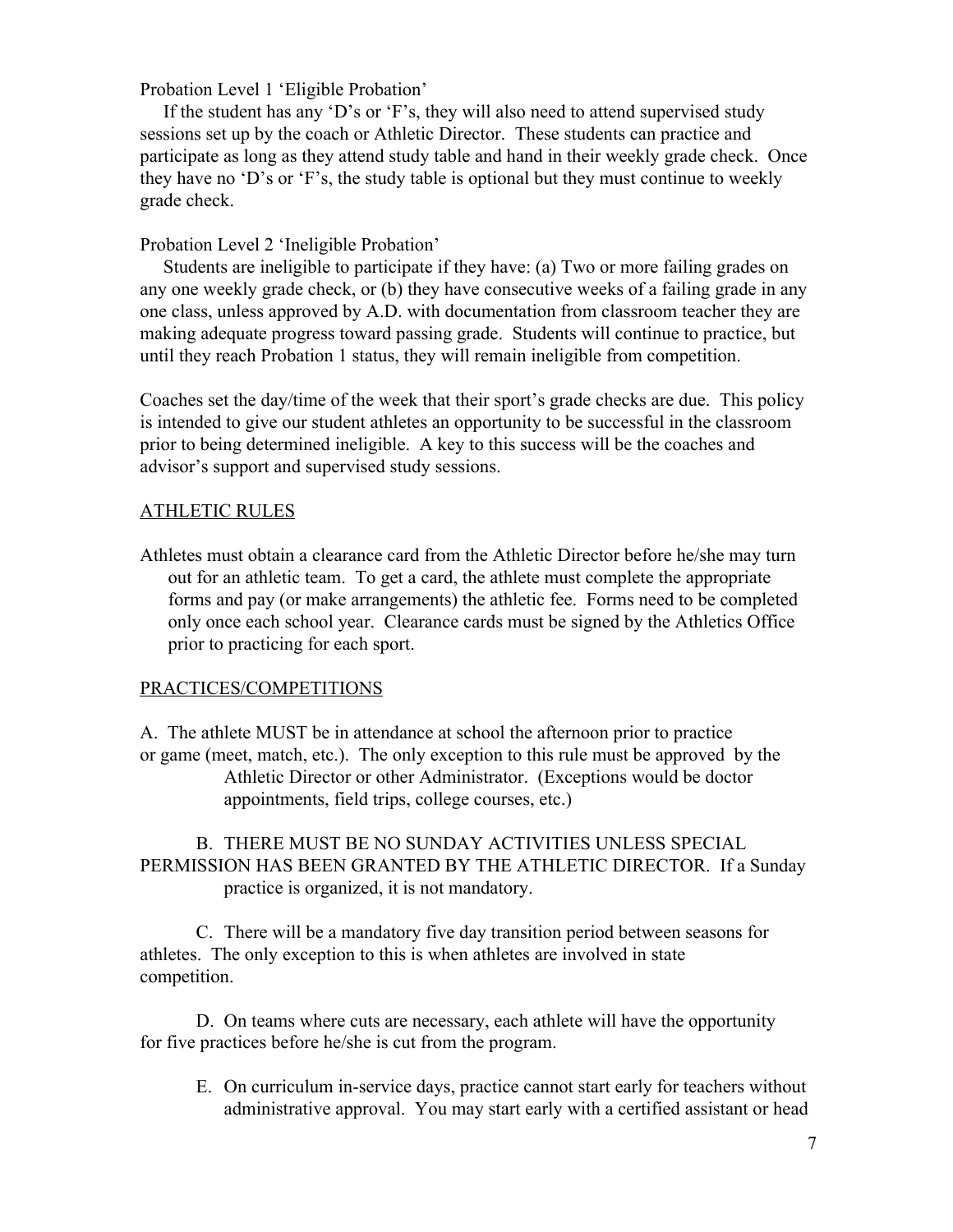coach that is not a teacher. Start time for teachers must be cleared by administrators. Exception would be clearance from school administrator.

F. On work in-service days, practice can be scheduled at the convenience of the coach.

## CONDUCT OF ATHLETES ON TRIPS

Athletes will display good conduct on all athletic trips. No moving about or loud talking while being transported. Teams are expected to remain as a group while at visiting sites. Coaches are expected to enforce conduct policy.

## TRANSPORTATION

To be eligible to participate, an athlete must travel to and from a contest with the team using the teams' mode of transportation. Athletes may be released to their parents, if head coach chooses, to travel home only after the coach has had verbal and visual contact with the parent and parent has signed out on coach's form. All other exceptions must be arranged prior to the contest with the Athletic Director. Students traveling with other parents or coaches: forms (plus criminal history check) are available from the athletic office that must be filled out by the driver, parent, and administrator prior to the trip. The Head Coach and office need to have a copy on file for each trip.

## ATHLETIC ATTENDANCE POLICY

Athletic Attendance rule: Athletes who have one or more periods of unexcused absences will miss the next contest after the coach has been notified. Attendance reports will be sent out daily (last period of the day) by the Attendance Secretary. Coaches are responsible for holding out athletes. The first week of each semester will not count because of schedule changes. Athletes must be in school at least half the day in order to compete in the afternoon. Exceptions would be field trips, college courses, doctor's appointment, or permission from Athletic Director.

If an athlete is injured, they need to communicate their injury or sickness to their coach and trainer as soon as possible. The trainer will be responsible for determining if the athlete is able to continue competing or need further evaluation. When an athlete is injured they will be required to attend practice to watch and learn. If possible, they will receive treatment from the trainer. If a student checks out of school sick they should make every effort to make their coach aware of their illness. Each program will establish a communication plan for players, coaches, and parents that allows for effective sharing of pertinent information.

## ATHLETICS WHEN SCHOOL IS CLOSED BECAUSE OF WEATHER

Lebanon High School will not be involved in any athletic activity, practice or competition, if school is closed because of weather conditions. Playoff situations may be an exception. Optional practice may be held if approved by the High School Administration. These practices would not be mandatory.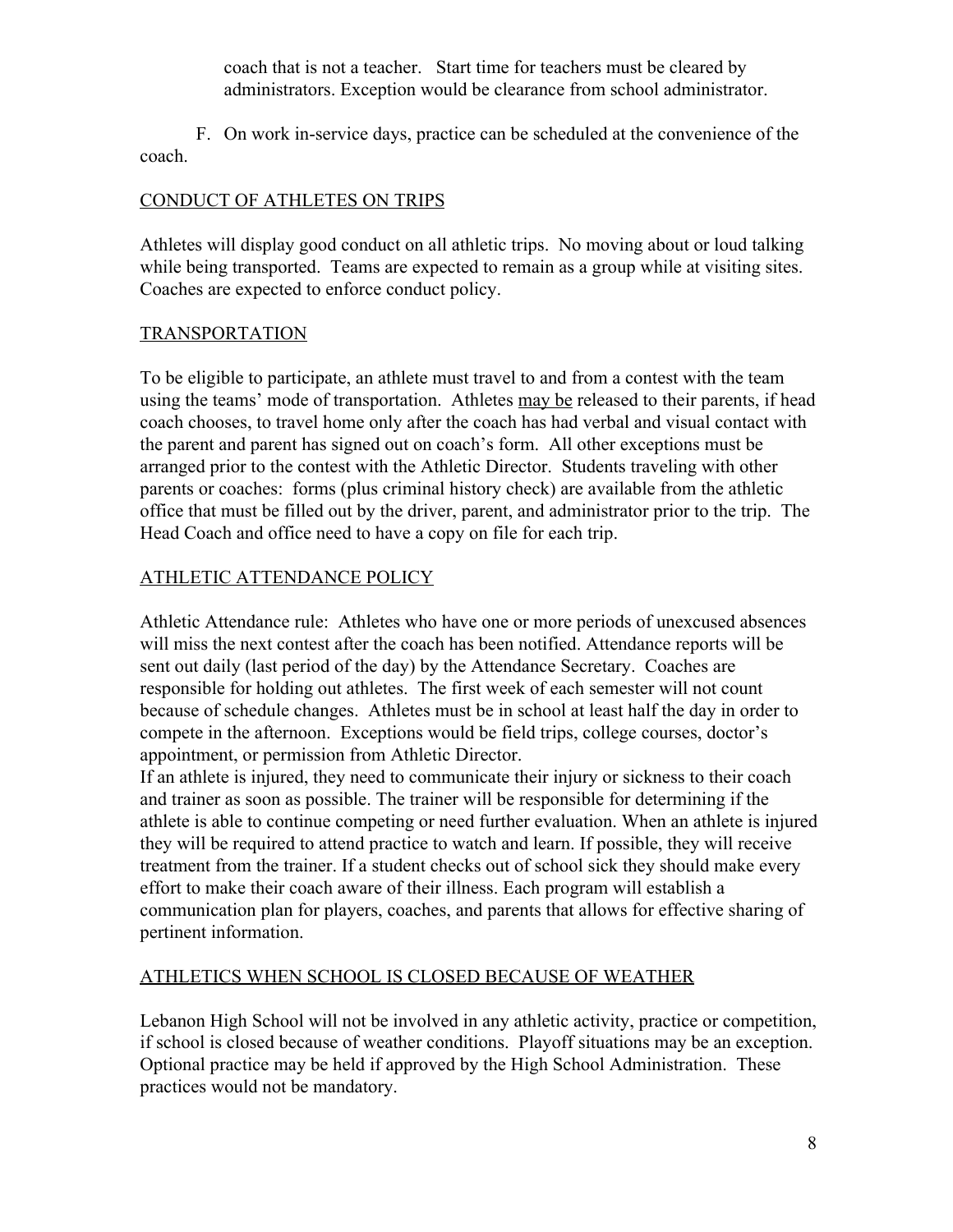### DROPPING A SPORT

An athlete will not be permitted to drop one sport during the season and enter into another sport without the consent of both coaches. This includes organized out of season weight training and conditioning.

#### DROPPED FROM A SPORT

Athletes who are dropped from a sport for disciplinary reasons may not become a member or work out with any team until the completion of current sport season.

#### SUSPENSION: OUT OF SCHOOL

Students, who are suspended, may not participate in practice or in school-sponsored activities (either home or away) while suspended out of school during that time period. Further game suspension may occur due to nature of the offense.

#### RULE VIOLATION/AWARDS

Any athlete who has been suspended from the team during the season for violations of the Athletic Code of Conduct, or for a major rule violation, as determined by the Athletic Director shall have their eligibility sanctioned for an individual team award(s) as listed in the hand book and will not be nominated for All-League and All-State honors.

#### COMPLAINT POLICY

If a person wishes to make a complaint, a Public Complaint Form Code: GBM AR, can be obtained from the school district website. After completion of this form it is to be returned to the principal for further action.

#### REGULATIONS FOR CUTS

Lebanon High School would prefer to keep all students on a team that choose to play a sport. However, due to the nature of the sport, the number of athletes a coach can work with, and the number the facility can safely accommodate, reduction or cuts must be made. The coach may choose to keep fewer than the maximum number. If the coaching staff of a particular sport determines that cuts must be made, then the following criteria will be followed:

- 1. All students will be given the opportunity to have five (5) practices before being cut from the program.
- 2. If the cuts need to be conducted in stages, each student athlete will have at least three (3) practices to be judged with the players that will make the team and currently out for the sport. NOTE: Some sports may qualify for the OSAA playoffs and run into the next sport season. Due to the length of the playoffs, it may not be practical for all players being cut to practice with the final members of the team.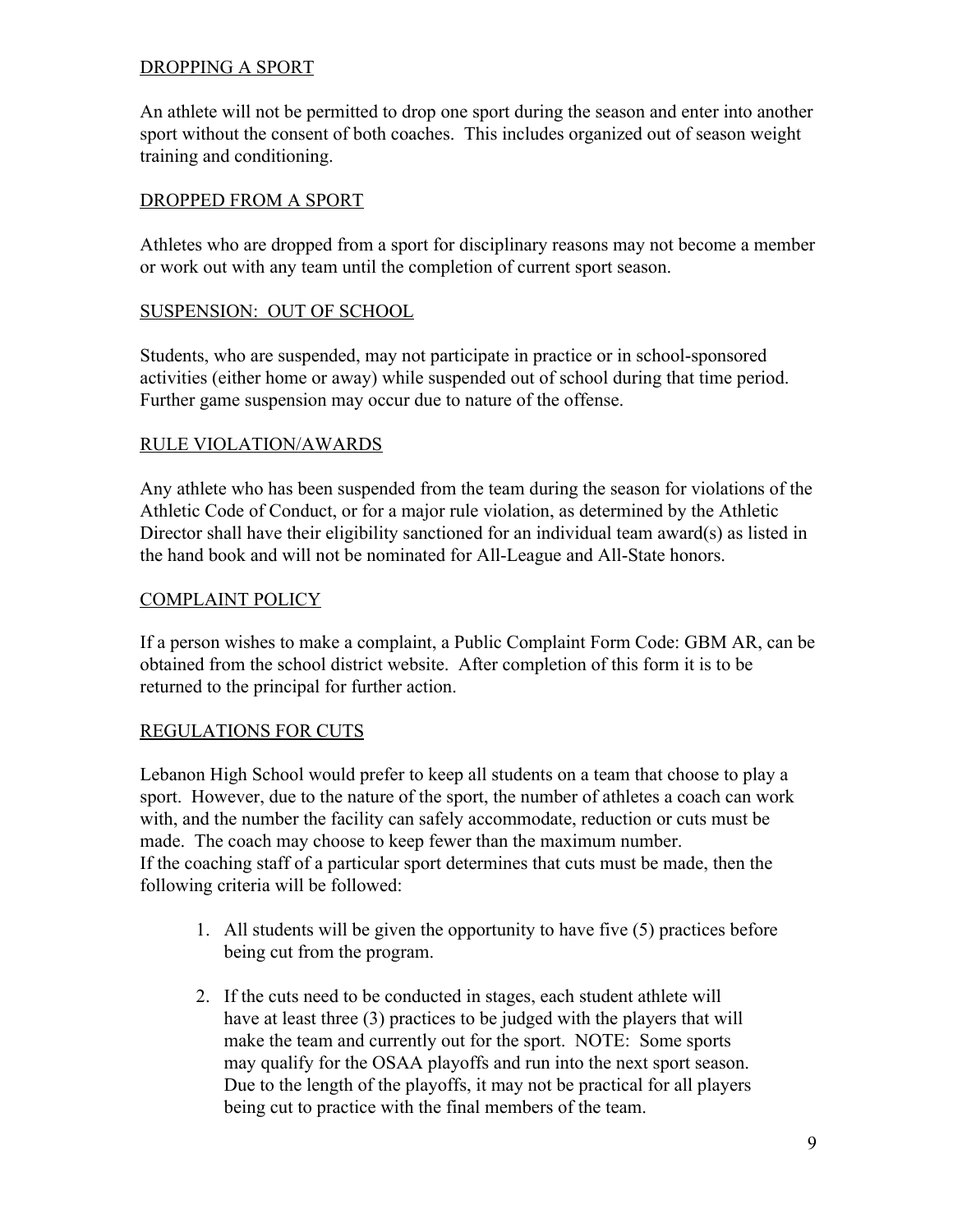- 3 If cuts are necessary, each student athlete will be evaluated by the coaching staff regarding:
	- A. Skills of the sport
	- B. Attitude
	- C. Citizenship
	- D. Potential to develop into a varsity player
	- E. Ability to be coached
	- F. Commitment to the program
- 4. If cuts are to be made, the coach will use one of the following two methods to notify the student:

A. Confidential meeting, one on one, with the student. The coach will be at this meeting, or at a meeting later in which the student can be more receptive, inform the student as the reasons why he/she did not make the team, and what they need to do to improve their chances for the next year.

> B. Confidential written memo to all students that can be opened at a time and place of their choosing. The memo will state if the student made the team or was cut. Those students who received cut memos will be informed that they can contact the coach to set up a conference to find out why they did not make the team and what they need to do to improve their chances for the next school year. This conference will be scheduled within three school days of the cut notice.

## ATHLETIC CODE OF CONDUCT:

Outlined below are areas of behavior that would be considered major offenses to our Athletic Code of Conduct. However, the Code of Conduct may apply to any situation in which a student-athlete does not represent our programs, school and community in a positive manner. Once a student-athletes participates in Athletics/Activities at LHS that require them to sign the Code of Conduct; the athlete and parent enter into the agreement for the remainder of their high school careers. This includes sports seasons and summer months when the athlete is not participating. Violations during these times will be carried over to their next sport season.

#### ALCOHOL AND CONTROLLED SUBSTANCES

Any student involved in a competitive athletic program shall not knowingly possess, use, transmit alcohol, tobacco, or controlled substances of any kind. Athletes that find themselves associating with others that are using, transmitting or possessing alcohol or controlled substances of any kind are expected to leave immediately and self report to a coach or Athletic Director within 24 hours or be subject to discipline as if they were violating this rule. All suspensions begin on the next competition date.

**First Offense:** is a 14 calendar day suspension from competition (must attend all practices, games and team events); suggested meeting(s) with school substance abuse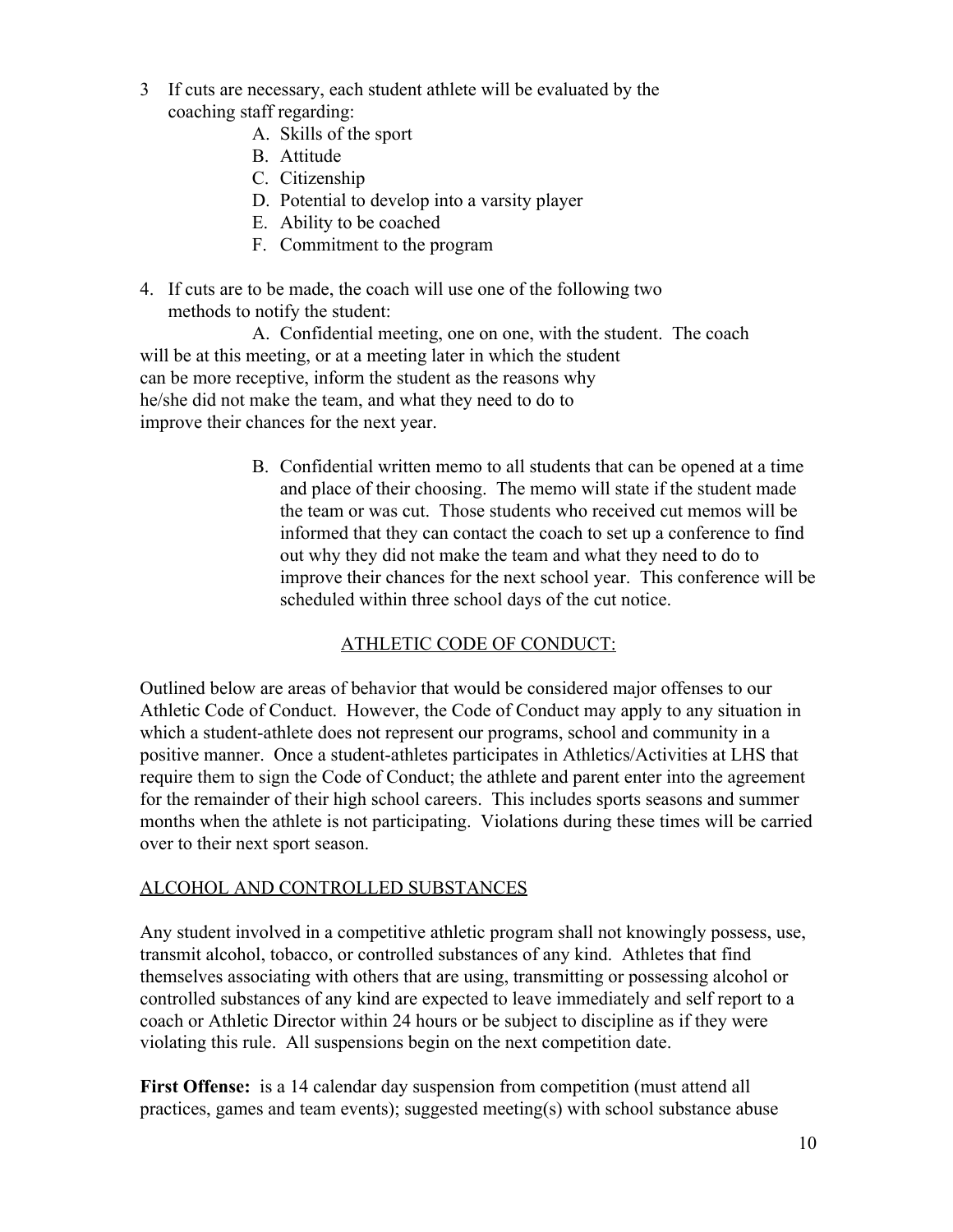counselor or the appropriate professional person and a willingness to follow his/her recommendations. The student athlete will be required to comply with the recommendations following the first offense or he/she will be disciplined as though a second offense had been committed.

**Second Offense:** is full suspension from the athletic program for the remainder of the sport season or for not less than a 45 calendar day period (whichever is greater) and mandatory follow-up sessions with the substance abuse counselor or other appropriate professional person. Reinstatement of the athlete into the athletic program is contingent upon the athlete complying with recommendations made by the counselor or professional person and his/her approval for reinstatement.

**Third Offense:** is full suspension from all athletic programs for the remainder of the student's high school years at LHS.

If an athlete voluntarily requests assistance from school officials with regard to an alcohol or drug use problem and has not previously committed an alcohol/controlled substance use offense, there shall be modified discipline considered of that athlete provided that:

A. the athlete meets with the appropriate professional person and follows his/her recommendations and…

- B. there are not subsequent incidents of either alcohol or controlled substance use
- C. the self-referral is before an investigation is initiated into a violation.

## **HAZING**

HAZING IS STRICTLY PROHIBITED. Because hazing is unsafe, and can discourage participation as well as negatively affect a student's enjoyment in athletic participation, all forms of hazing are strictly prohibited.

Hazing includes, but is not limited to:

- 1. Any gesture or written, verbal or physical act that a reasonable person under the circumstances should know will have the effect of harming a student or placing a student in reasonable fear of harm to his or her person, or damage to his or her property;
- 2. any type of physical force, harm or injury inflicted by athletes on their team members such as whipping, beating, striking, branding, electronic shocking, or placing an unwanted substance on the student's body;
- 3. any type of coerced or involuntary sexual or physical activity, such as sleep deprivation, exposure to weather, confinement in a restricted area, calisthenics, or other coerced or unwelcome confinement, restriction or other forced activity by athletes on their fellow team members;
- 4. any coerced or involuntary activity by athletes on their team members that subject the athletes to an unreasonable risk of harm or that adversely affects their mental or physical health, safety, or welfare; or
- 5. any coerced or involuntary activity inflicted, encouraged or mandated by athletes on their team members.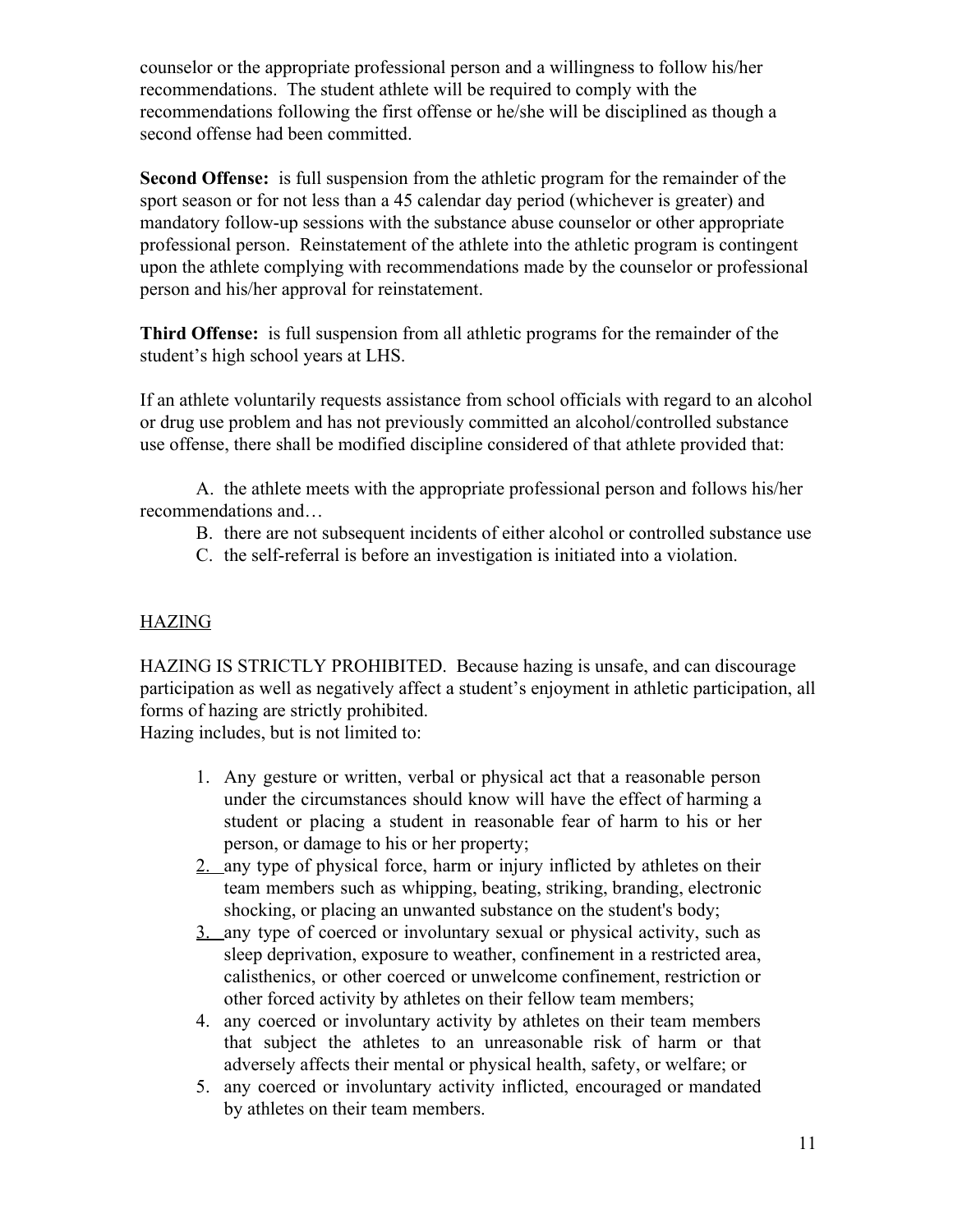- For purposes of this rule, a team member's voluntary participation in hazing is not necessarily a defense to a claimed violation of this rule. Athletes who organize or initiate hazing activities, but do not directly participate in them, are equally subject to possible discipline as students who directly participate in acts of hazing.
- In addition, student athletes are expected and required to report suspected violations of this rule. Athletes may be disciplined for failure to report known hazing violations or for falsely denying knowledge of known hazing activities.

#### PENALTY

Because student athletes bear additional responsibilities as examples and role models within the school and the community, the District and the Athletic Department reserve the right to impose penalties above and beyond those listed below when deemed appropriate. Whenever conduct may constitute a crime, a referral to law enforcement is also possible, and may be required by law.

- **First Offense:** is a 14 calendar days suspension from competition (must attend all practices, games and team events);
- **Second Offense:** is full suspension from the athletic program for the remainder of the sport season or for not less than a 45 calendar day period (whichever is greater). his/her approval for reinstatement.
- **Third Offense:** is full suspension from all athletic programs for the remainder of the student's high school years at LHS.

#### STEALING, PROPERTY DESTRUCTION

To steal or be an accomplice to the act of stealing community property, school property, or the property of athletics, team managers or coaches; to destroy or deface school property or the property of others.

Penalties for Stealing, Property Destruction:

First Offense: is a 14 calendar days suspension from competition (must attend all practices, games and team events).

**Second Offense:** is full suspension from the athletic program for the remainder of the sport season or for not less than a 45 calendar day period (whichever is greater).

**Third Offense:** is full suspension from all athletic programs for the remainder of the student's high school years at LHS.

#### GROSS MISCONDUCT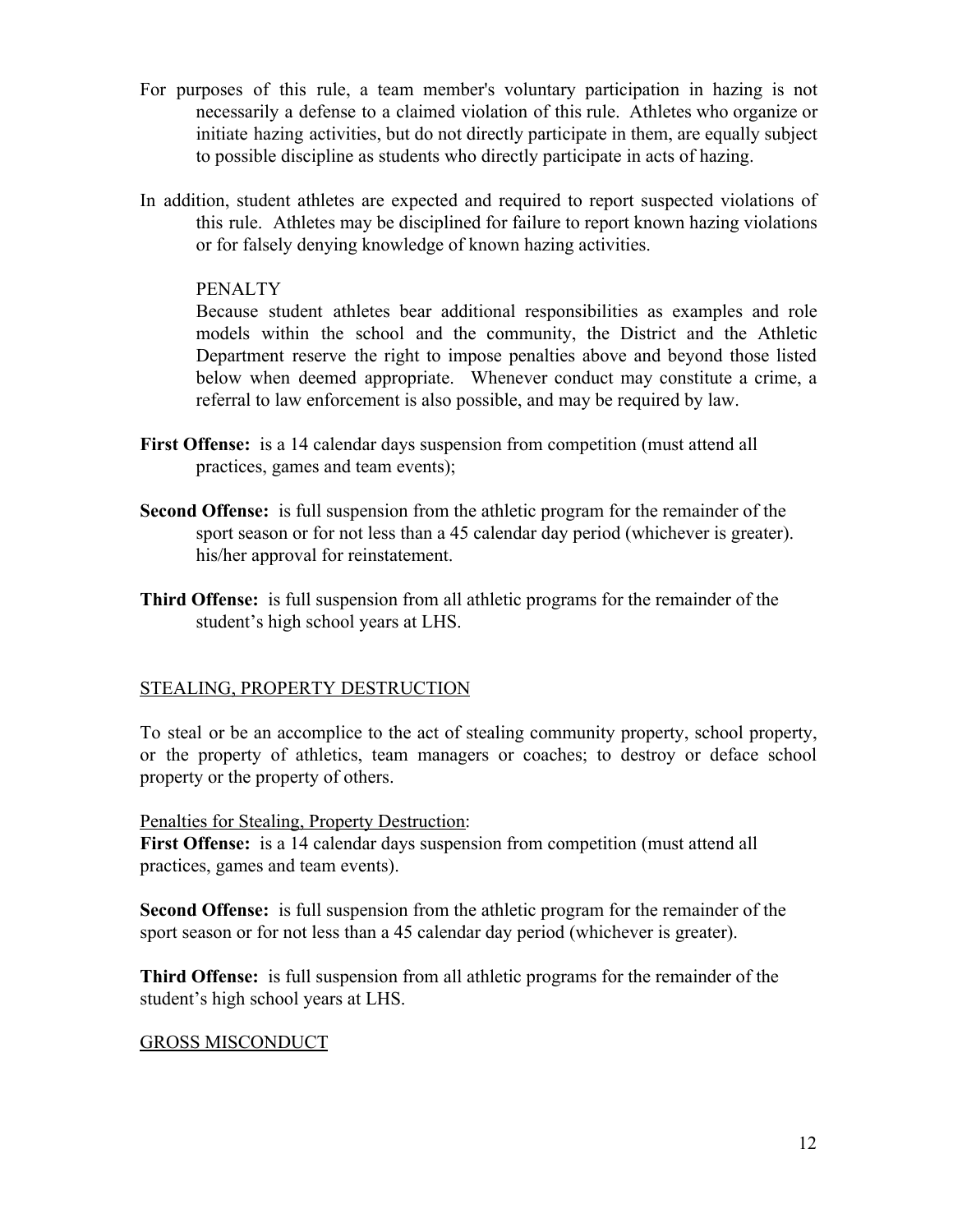Gross misconduct is defined as cheating, fighting, or unfavorable notoriety, violation of a civil or criminal law, or any socially unacceptable behavior that brings discredit to the athlete, parents, school or team. This includes any behavior on social media.

## **PENALTY**

**First Offense:** is a 14 calendar days suspension from competition (must attend all practices, games and team events).

**Second Offense:** is full suspension from the athletic program for the remainder of the sport season or for not less than a 45 calendar day period (whichever is greater).

**Third Offense:** is full suspension from all athletic programs for the remainder of the student's high school years at LHS.

### DRUG TESTING

Each student wishing to participate in athletics and/or extracurricular activities, sanctioned by the OSAA and the student's parent(s) shall consent in writing to drug testing. Written consent shall be in the form attached to this administrative regulation. No student shall be allowed to participate in athletics and/or extracurricular activities, sanctioned by the OSAA, without such consent.

### SPORTSMANSHIP GUIDELINES

Interscholastic activities are an integral part of the educational curriculum and experience. High school activities promote the character development of participants, enhance the educational mission and promote civility in society. Therefore, student-athletes, coaches, spectators and all others associated with high school activities programs and events should adhere to the fundamental values of respect, fairness, honesty, and responsibility. These values should be established as a priority among all OSAA member high schools.

#### FUNDAMENTALS OF SPORTSMANSHIP

Know The Rules: Gain knowledge, understanding and appreciation for the rules of the contest. *Being well informed is essential. Always coach and play by the rules*.

Behave Appropriately: Make sure your behavior represents your values. *The true value of high school competition is not related to which competitor wins or loses. Remember your behavior influences others and represents your values.*

Respect Officials: Respect the officials of the contest. *Officials of any contest have been trained, tested, and in most cases certified to arbitrate. A fundamental aspect of good sportsmanship is to accept the officials' rulings whether you personally agree with them or not.*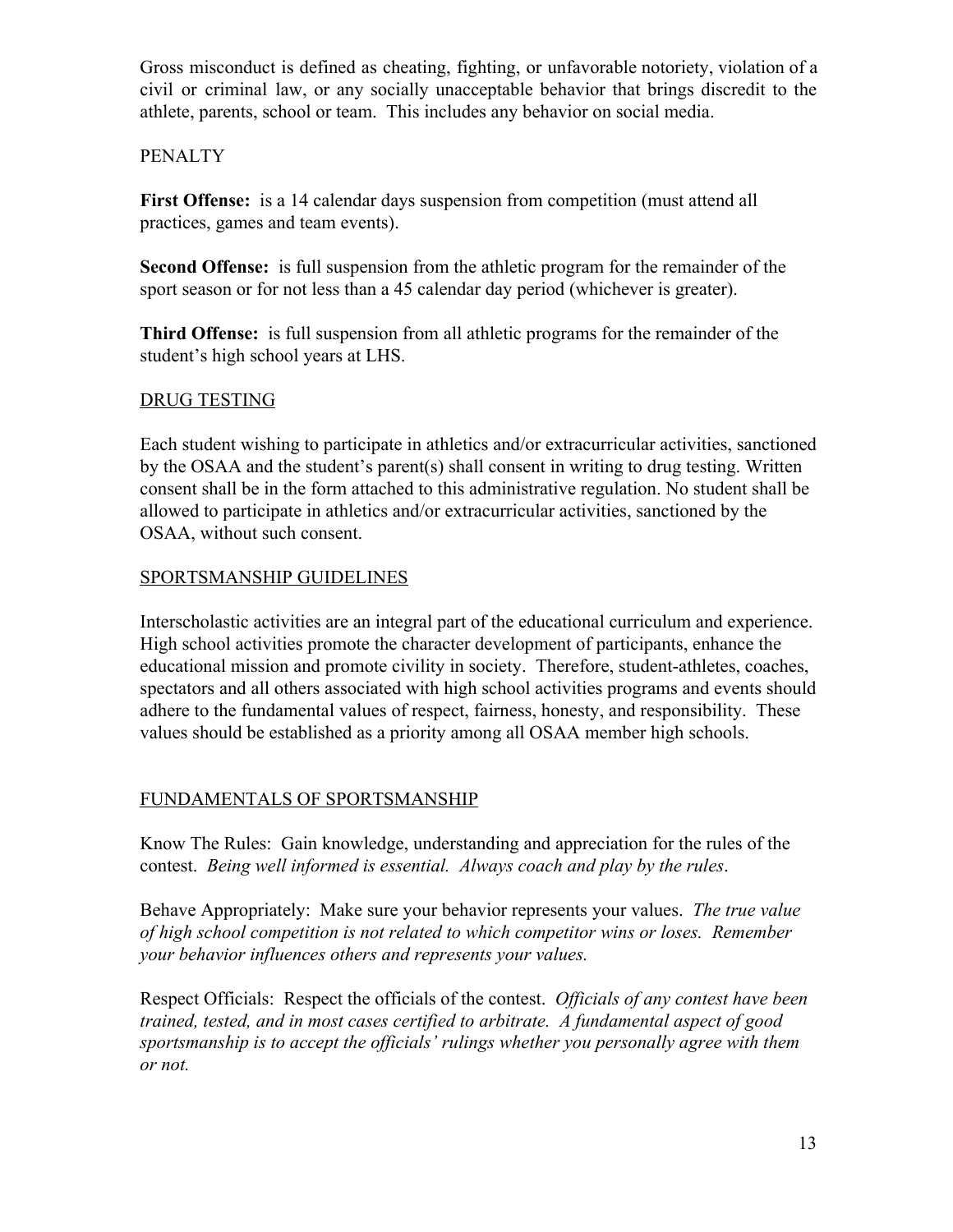Respect Opponents: Openly display respect and appreciation for opponents at all times. *Opponents at your school are guests and should be provided the best accommodations and hospitality possible. Appreciation for their skills and effort should be taught and displayed.*

Do Your Best to Win!: Sportsmanship is doing your very best to prepare to win. *The best sportsmanship is to prepare to the best of your ability, to compete to the best of your ability at all times, and to accept the outcomes without excessive celebration or excessive displays of disappointments.*

#### OSAA Executive Board Policies

Spectator Conduct at OSAA Sanctioned Events:

In addition to the general expectations included in the OSAA Constitution, Rule 3, that school officials "…shall take all reasonable measures to ensure that the school's students and supporters maintain a sportsmanlike attitude toward all events.." the following specific expectations regarding spectator conduct at all OSAA sanctioned events, including regular and post season competition, are provided:

- A. Spectators are not permitted to have signs or banners (larger than 8 ½ by 11 inches), confetti, balloons or glass containers. Spectators are required to wear shirts.
- B. Spectators are not permitted to have artificial noisemakers. Some examples of artificial noisemakers are Thunder Stix, cowbells, clappers, and air horns.
- C. Spectators shall not be permitted to use vulgar/offensive or racially/culturally insensitive language. Spectators shall not be permitted to engage in any racially/culturally insensitive action.
- D. All cheers, comments and actions shall be in direct support of one's team. No cheers, comments or actions shall be directed at one's opponent or at contest officials. Some examples of inappropriate conduct or actions that are not permitted are: turning backs, holding up newspapers or jeering at the cheerleaders during opposing team introductions; disrespecting players by name, number or position; negative cheers or chants; throwing objects on the floor.
- E. Spectators who fail to comply with Association or site management spectator conduct expectations may be expelled from the contest.

## PROGRAM EVALUATION

The high school is in an ongoing process of evaluating and updating athletic programs. Input comes from many sources and one of the most valuable is from the parents. At the conclusion of the sports season, an evaluation form will be available at the awards night. Please complete and return to the high school. If you did not receive one, please go to the school website ([http://lebanon.or.schoolwebpages.com,](http://lebanon.or.schoolwebpages.com/) under Lebanon High – Athletics) and print off the Sports Parent Evaluation form.

## PARTICIPATION FEES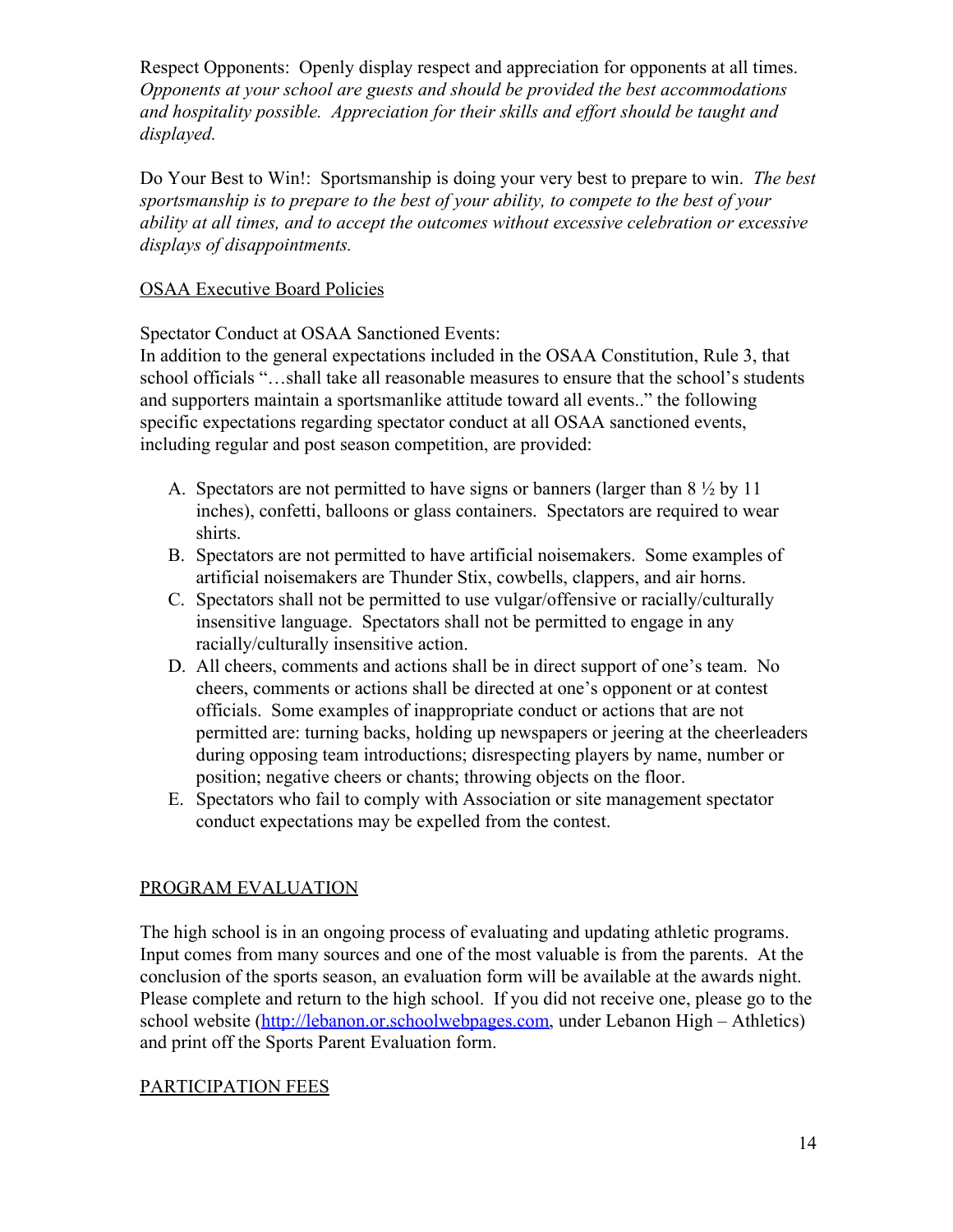Each student will pay a participation fee for each sport (\$100.00). The fee is one-half for students on the free lunch program. Payment must be made by the first contest of the season.

If a student is cut from a team, the participation fee will be refunded. If a student quits a team for any reason, other than medical or moving after his/her first week, the participation fee may not be refunded. If the student presents the coach with a medical reason signed by a physician, the fee will be refunded. All medical or moving refunds could be prorated.

## SCHOLARSHIPPED ATHLETES

All students wishing to participate in sports should have that opportunity without the pressures of financial difficulty. Payment plans or full scholarship forms are available for parents to fill out. Ask the Athletics Office for payment form.

#### ADMISSION AND PASSES

Please call the Athletics Office to find out the current prices of a Family Pass and/or general admission prices (541-451-8555 Ext. 1011).

#### LHS SCHOLAR ATHLETE PROGRAM (current GPA not Cumulative)

- 1. A Scholar Athlete is any athlete, while involved in a sport, obtains at least a grade point of 3.5. They must be enrolled at LHS. A Beyond LHS Student (LBCC) may receive an award. They have to provide the Athletics Secretary with their LBCC grades after each season (Fall Sports: Term 1 grades; Winter Sports: Term 2 grades and Spring Sports: Term 3 grades)
- 2. To qualify for this award the Grading Periods for LHS Athletics will be: Quarter 1 for Fall, Semester 1 for Winter and Quarter 3 for Spring.
- 3. The first award will be a certificate. The second award in the same year will be a certificate and a pin. The third award in the same year will be a certificate and a patch.
- 4. The program will be administered by the Director of Athletics.

#### INDIVIDUAL TEAM AWARDS

Individual achievement awards shall be given at the end of each season with the names of such winners placed in the award case. The following are the awards that are given: Athletes and/or coaches will vote on these awards.

**Football:** KGAL/CHAMPION INTERNATIONAL, PETE CHOHAN MEMORIAL - INSPIRATIONAL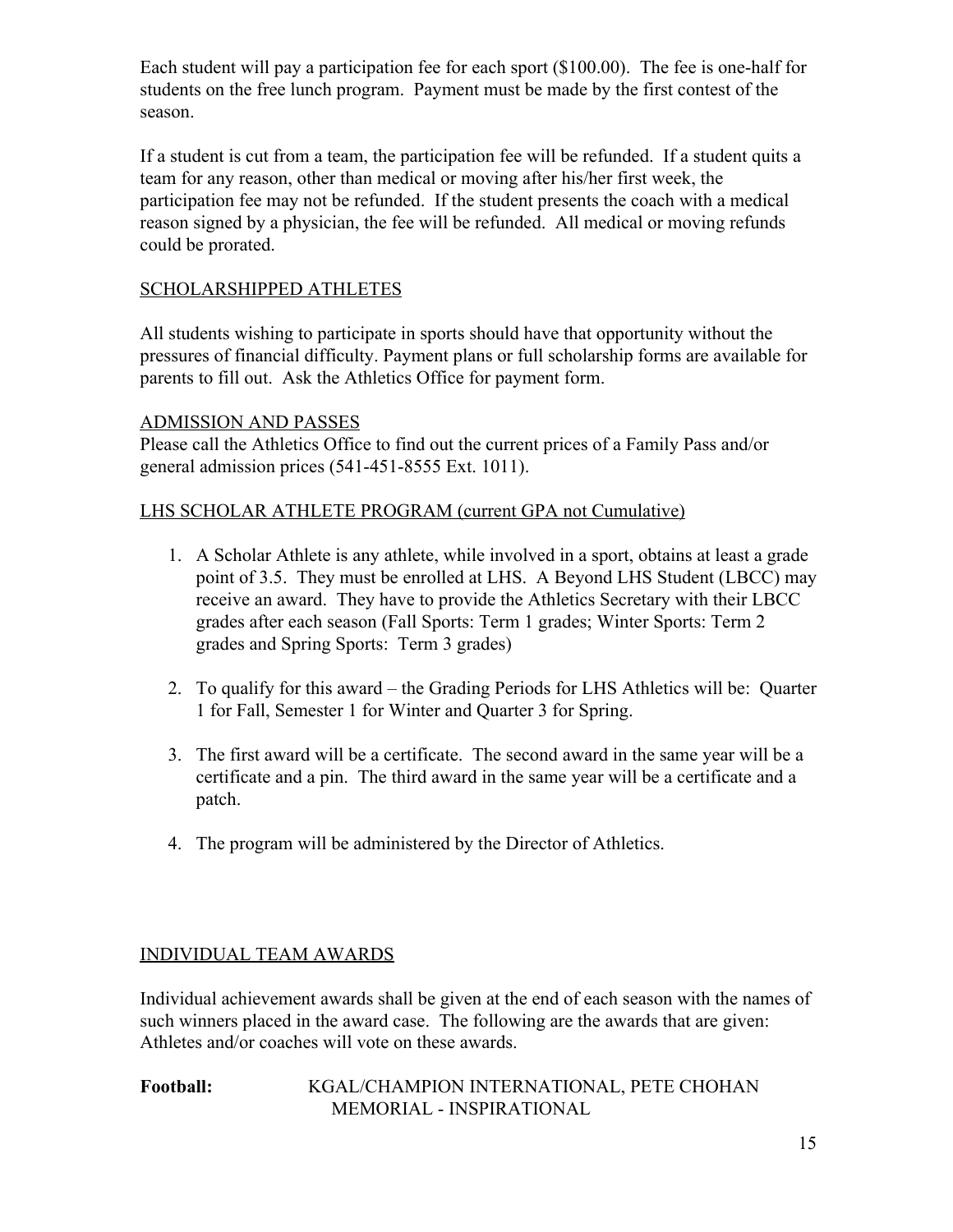|                          | <b>OUTSTANDING BACK ----OFFENSE</b><br><b>OUTSTANDING BACK ----DEFENSE</b><br><b>OUTSTANDING LINEMAN----OFFENSE</b><br><b>OUTSTANDING LINEMAN --- DEFENSE</b><br><b>MOST IMPROVED ----OFFENSE</b><br>MOST IMPROVED ---- DEFENSE                                                        |
|--------------------------|----------------------------------------------------------------------------------------------------------------------------------------------------------------------------------------------------------------------------------------------------------------------------------------|
| Soccer:                  | <b>MOST VALUABLE BOY</b><br><b>MOST VALUABLE GIRL</b>                                                                                                                                                                                                                                  |
| Volleyball:              | <b>MOST IMPROVED</b><br><b>MOST INSPIRATIONAL</b>                                                                                                                                                                                                                                      |
| <b>Cross Country:</b>    | <b>OUTSTANDING BOY</b><br><b>OUTSTANDING GIRL</b><br><b>MOST IMPROVED BOY</b><br><b>MOST IMPROVED GIRL</b>                                                                                                                                                                             |
| <b>Wrestling:</b>        | <b>MOST PINS</b><br><b>LEBANON EXPRESS OUTSTANDING</b><br><b>LEBANON EXPRESS INSPIRATIONAL</b><br>DICK WEISBRODT HUSTLE<br>$(1st sem. GPA + win/lose %)$                                                                                                                               |
| Swimming:                | <b>MOST VALUABLE BOY</b><br><b>MOST VALUABLE GIRL</b><br><b>COMMODORE MOST INSPIRATIONAL GIRL</b><br><b>JACK BIRD MOST INSPIRATIONAL BOY</b>                                                                                                                                           |
| <b>Boys Basketball:</b>  | REEVES CLOTHING MOST OUTSTANDING<br>KGAL/CHAMPION INTERNATIONAL, PETE CHOHAN<br>MEMORIAL-INSPIRATIONAL<br><b>KEVIN SUING MEMORIAL - ASSISTS</b><br><b>BEST DEFENSE</b>                                                                                                                 |
| <b>Girls Basketball:</b> | <b>MOST VALUABLE PLAYER</b><br><b>MOST INSPIRATIONAL</b><br><b>MOST IMPROVED</b>                                                                                                                                                                                                       |
| Golf:                    | PINEWAY OUTSTANDING GIRL<br>PINEWAY OUTSTANDING BOY                                                                                                                                                                                                                                    |
| Track:                   | CITIZENS VALLEY MOST INSPIRATIONAL BOY<br>JUVERNES APPAREL MOST INSPIRATIONAL GIRL<br>RICHARD WETHERELL MEMORIAL - FROSH (BOY)<br>RICHARD WETHERELL MEMORIAL - FROSH (GIRL)<br>MIKE SHURTS MEMORIAL - MOST VALUABLE PLAYER (BOY)<br>MIKE SHURTS MEMORIAL - MOST VALUABLE PLAYER (GIRL) |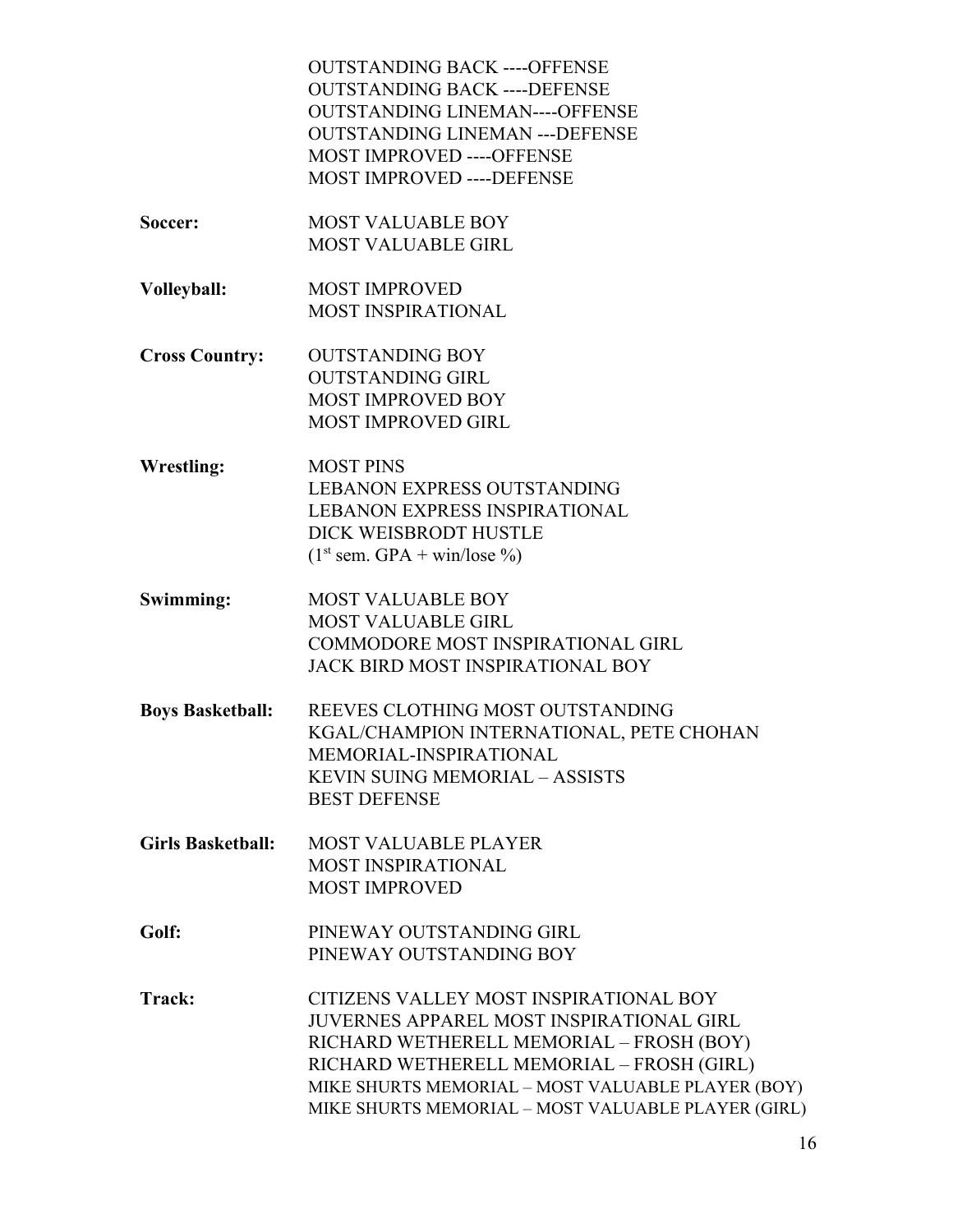| <b>Tennis:</b>   | SALLY & DALTON JOHNSON INSPIRATIONAL<br>DAVE PHELPS MEMORIAL                                                                                      |
|------------------|---------------------------------------------------------------------------------------------------------------------------------------------------|
| Softball:        | RON FULLER MOST INSPIRATIONAL<br><b>MOST IMPROVED</b>                                                                                             |
| <b>Baseball:</b> | AMERICAN LEGION MOST VALUABLE PLAYER<br>BRETT CHRISTENSEN – HUSTLE AWARD<br>DR. DAVID E. REID MERIT AWARD<br>ANDY HESTER MEMORIAL - SPORTSMANSHIP |

### VARSITY LETTER AWARDS

An athlete will receive one letter during his/her high school career. Each succeeding award will be a certificate and insert. Lettering policies vary in each sport and are put together by the Head Coach of each sport. This policy should be handed out during the parent night and/or to the students during the beginning of the season.

### **NO AWARDS ISSUED UNLESS ALL EQUIPMENT IS CHECKED IN**

#### TEAM AWARD PROGRAMS

The coaching staff will be responsible for the coordination of the end of the season awards. These programs may range from an informal pizza feed to a sit down dinner, depending on the characteristic and level of the sport. The major purpose of these programs will be to honor the athletes and recap their achievements over the past season.

#### NCAA INITIAL-ELIGIBILITY

All high school students who participate in college at a Division I or Division II school must be certified by the NCAA Clearinghouse. The forms you need are available at [www.eligibilitycenter.org](http://www.eligibilitycenter.org/) - NCAA Eligibility web site. If you have any questions, ask your counselor, registrar or Athletic Office.

#### EJECTIONS

If a student athlete is ejected from a competition/game, the student (family) is responsible for the fine and suspended for the next contest. The first fine for a specific sport is \$50. The second ejection in the same sport is a \$100 fine. Each ejection thereafter in that specific sport is increased by \$50 increments.  $(1^{st} - $50, 2^{nd} - $100, 3^{rd} - $150, 4^{th} -$ \$200………without limitation) A fine for ejection in the last contest of the season shall be increased by \$100 over the standard fine. OSAA policy charges each school/sport these fines, please see [www.osaa.org](http://www.osaa.org/) Handbook/Ejection Policies.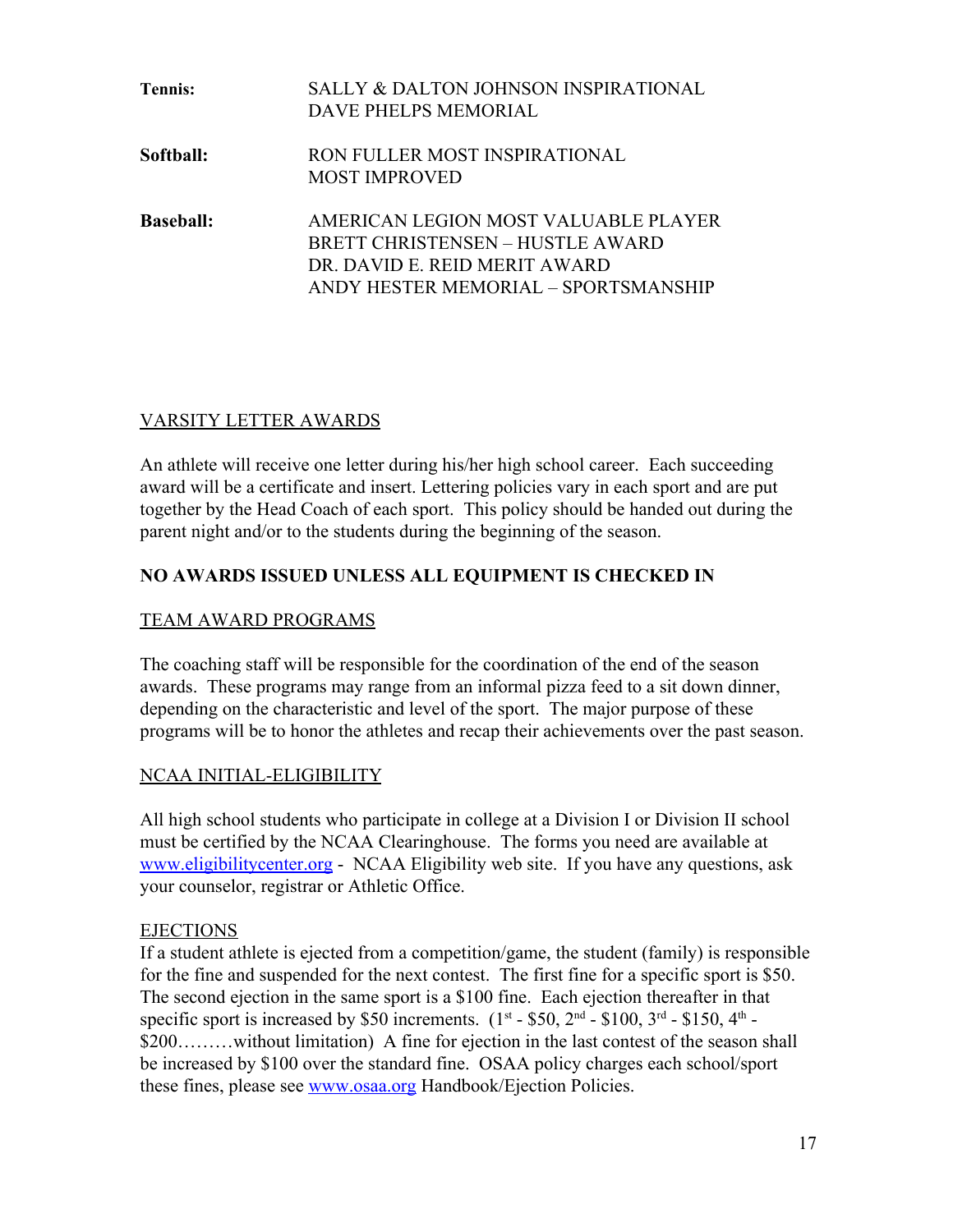#### **Oregon School Activities Association**

25200 SW Parkway Avenue, Suite 1 Wilsonville, OR 97070 503.682.6722 fax: 503.682.0960 www.osaa.org

#### **SPORTSMANSHIP / SPECTATOR CONDUCT**

#### **Rule 3.3 -- Sportsmanship Responsibility (Revised Fall 2008)**

The high school principal, coach and other responsible officials of each member school shall take all reasonable measures to insure that the school's students and supporters maintain a sportsmanlike attitude toward all events so that events may be conducted without unreasonable danger or disorder. All cheers, comments and actions shall be in direct support of one's team. No cheers, comments or actions shall be directed at one's opponent or at contest officials. Derogatory and/or unsportsmanlike language is not allowed. No player may be singled out by number, name or position with negative comments of any kind.

#### **Executive Board Policy 66 -- Spectator Conduct at OSAA Sanctioned Events (Revised Fall 2008)**

In addition to the general expectations included in the OSAA Constitution, Rule 3, that school officials"…shall take all reasonable measures to ensure that the school's students and supporters maintain a sportsmanlike attitude toward all events…" the following specific expectations regarding spectator conduct at all OSAA sanctioned events, including regular and post season competition, are provided:

A. Spectators are not permitted to have signs or banners (larger than 8  $\frac{1}{2}$  by 11 inches), confetti, balloons or glass containers. Spectators are required to wear shirts.

B. Spectators are not permitted to have artificial noisemakers. Some examples of artificial noisemakers are Thunder Stix, cowbells, clappers and air horns.

C. Spectators shall not be permitted to use vulgar/offensive or racially/culturally insensitive language. Spectators shall not be permitted to engage in any racially / culturally insensitive action.

D. All cheers, comments and actions shall be in direct support of one's team. No cheers, comments or actions shall be directed at one's opponent or at contest officials. Some examples of inappropriate conduct or actions that are not permitted are: turning backs, holding up newspapers or jeering at cheerleaders during opposing team introductions; disrespecting players by name, number or position; negative cheers or chants; throwing objects on the floor.

E. Spectators who fail to comply with Association or site management spectator conduct expectations may be expelled from the contest.

#### **Questions & Answers / Clarifications (Revised December, 2008)**

#### *1. Q. May home team schools display signs and/or banners at their home venues?*

A. Yes, home team schools may display "permanent" signs and/or banners that are positive/supportive at their home venues. Examples are welcome signs, in season rosters, league banners, league/state championship banners and sportsmanship banners.

#### *2. Q. May visiting schools bring signs and/or banners to hang at the host school's venue?* A. No.

#### *3. Q. Are "run through" signs allowed?*

A. Yes, so long as the message is positive/supportive.

#### *4. Q. May a school use an artificial noisemaker at specific times during athletic events?*